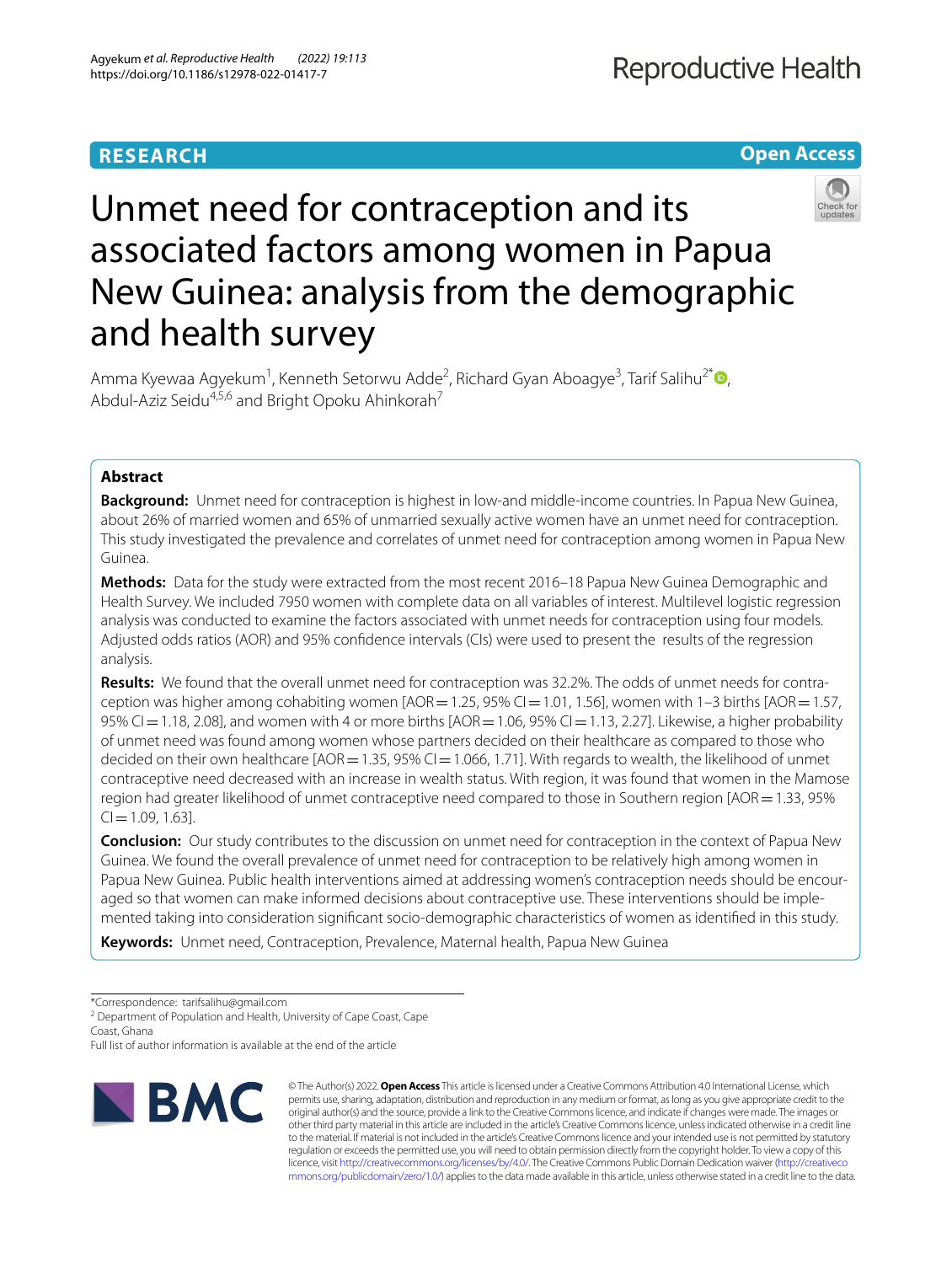# **Plain language summary**

Unmet need for contraception is highest in low-and middle-income countries. This study investigates the prevalence and correlates of unmet need for contraception among women in Papua New Guinea. We extracted data from the most recent Demographic and Health Survey conducted in Papua New Guinea. Our study involved 7950 women with diverse contraceptive needs and those who have complete data on all variables of interest. We found that the overall unmet need for contraception was 32.2%. Marital status, parity, decision maker on respondent's healthcare, wealth status, and region were found to have a signifcant relationship with unmet need for contraception. Cohabiting women recorded a higher likelihood for unmet need for contraception as compared to those married. Women with at least on child showed greater probability of unmet contraceptive need relative to women without children. Likewise, a higher probability of unmet need was found among women whose partners decided on their healthcare as compared to those who decided on their own healthcare. With regards to wealth, the likelihood of unmet contraceptive need decreased with an increase in wealth status. With region, it was found that women in the Mamose region had greater likelihood of unmet contraceptive need compared to those in Southern region. Interventions aimed at reducing unmet need for contraception should be implemented taking into consideration signifcant socio-demographic characteristics of women as identifed in this study.

# **Introduction**

The use of contraceptives as a relevant fertility regulator has been accepted globally and serves as a signifcant factor in the health and wellbeing of women [\[1](#page-9-0)]. Furthermore, maternal health as a topical issue is highlighted under the Sustainable Development Goal (SDG) 3 which focuses on ensuring global access to sexual and reproductive health services and reducing maternal mortality by 2030  $[2, 3]$  $[2, 3]$  $[2, 3]$ . These unmet needs contribute to unsafe abortions, sexually transmitted infections, increased fertility rate connected to poverty, high maternal mortality rates, and low employment [[4](#page-9-3)].

Unmet need for contraception is defned by Bradley [[4\]](#page-9-3) as the percentage of sexually active women (married or cohabiting) or fecund women not using any form of contraception but wish to postpone their next birth for a minimum of 2 years or halt childbearing permanently. Kantorová et al. [\[5](#page-9-4)] revealed that in 2019, women of reproductive age group (15–49 years) were 1.9 billion, 1.1 billion of them had a need for family planning; out of these, 270 million had an unmet need for contraception while about 800 million relied on contraception. Projections made revealed the worldwide unmet need for family planning to be above 10% by 2030  $[6]$  $[6]$ . The pronounced cause of unmet need is globally attributed to inadequate knowledge on contraceptive usage, side efects of contraceptives, health concerns, behavioural requirements and objections from husbands, religious or cultural restraints [[7,](#page-9-6) [8](#page-9-7)]. Generally, unmet need for contraception or family planning is recorded to be higher in women living in rural areas, young women and those with low level of education [[9\]](#page-9-8).

Wemakor et al. [[9\]](#page-9-8) opined that unmet need for contraception is common in low and middle-income countries with scanty information on its determinants. Papua New Guinea (PNG) is an island country to the North of Australia with a low middle income. PNG is the largest Pacifc Island country in terms of land area and the only Pacifc Island country that shares a border with Indonesia. It is one of the countries with sub optimal health outcomes [[10\]](#page-9-9). Evidence suggests that the incidence of unmet need for contraception among women in unions between 15 and 49 years did not improve in PNG during the two decades from 1990 to 2010, making it one of 42 nations worldwide with an unmet need of more than 25% [[6](#page-9-5)]. However, it has reduced a bit from 37% in 2006 to 32% in 2016–2018 [[11](#page-9-10)]. Specifcally, it is estimated that as of 2015, about 317,000 women of reproductive age in PNG had unmet need for contraception and this number is expected to rise to 337,000 by 2030  $[12]$  $[12]$  $[12]$ . The 2016– 2018 Demographic and Health Survey (DHS) in PNG (PNG DHS) indicated that about 26% of married women and 65% of unmarried sexually active women have an unmet need for contraception [[13\]](#page-9-12). Unmet need for contraception could prevent nearly half (47.4%) of all maternal fatalities in PNG  $[14]$  $[14]$ . Although, maternal mortality has reduced over the years in PNG, with 733 deaths per 100, 000 births in 2006 to 171/100,000 deaths per birth currently, this is still high and urgent attention in terms of policies and improving maternal health [[11](#page-9-10), [12\]](#page-9-11).

There is therefore, more room for improvement in attaining the SDG of ensuring the health and wellbeing of all  $[11, 13]$  $[11, 13]$  $[11, 13]$  $[11, 13]$ . There is limited research on unmet need for contraception among women in PNG. PNG has a record of inadequate basic health care, shortage of medical supplies, lack of skilled health personnel to provide required services and limited policies to facilitate maternal health  $[15]$  $[15]$ . However, attaining adequate access to contraception is a key mandate of the PNG National Health Plan in achieving the SDGs and reducing maternal mortality rate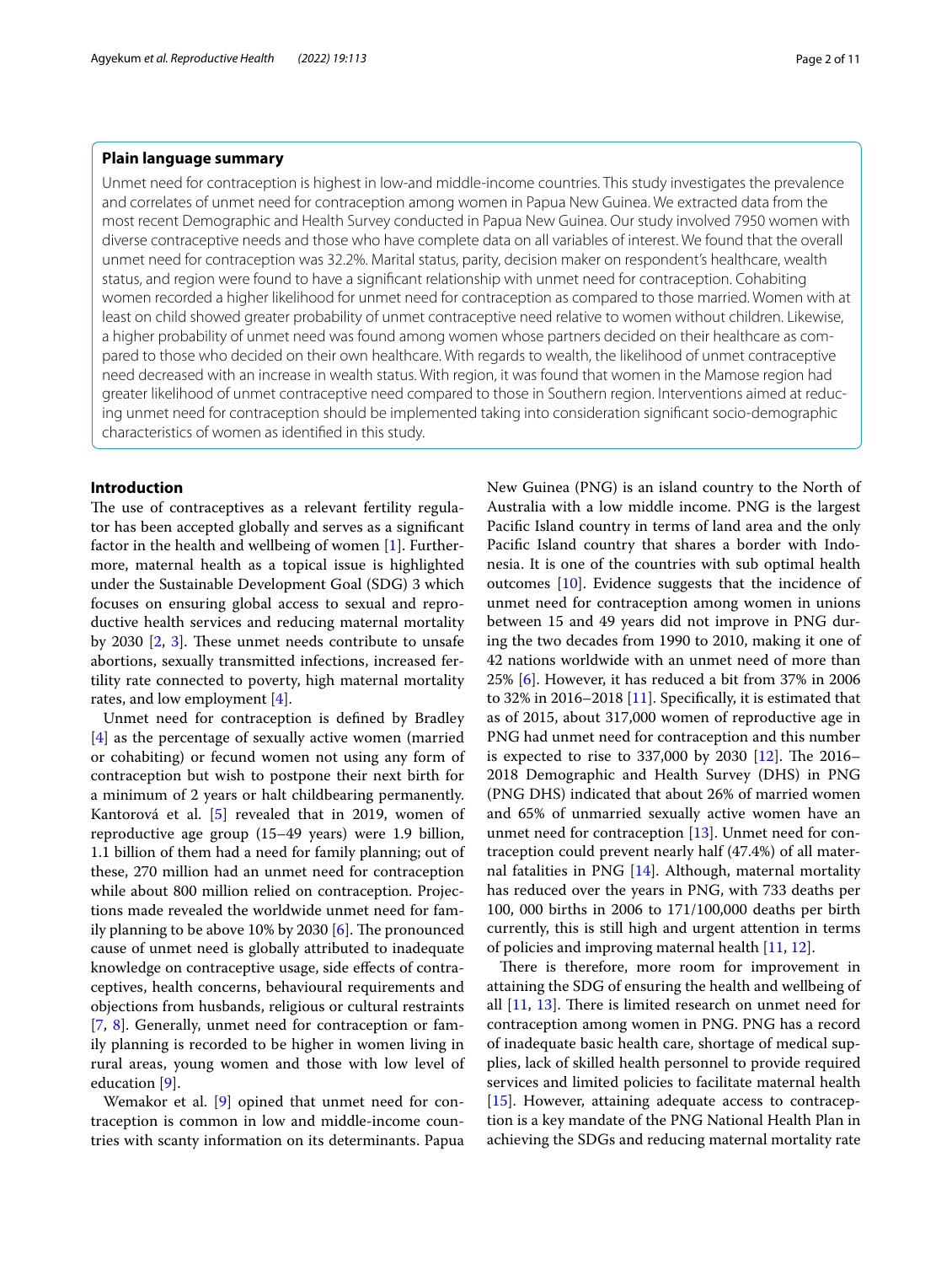by 2030. In an attempt to recommend measures to policy creators, this study seeks to investigate the prevalence and correlates of unmet need for contraception among women in PNG.

# **Methods**

# **Data source and study design**

This study involved a secondary analysis of the 2016–18 PNG DHS which was collected using a cross-sectional study design. PNG DHS collects data from respondents on health and social indicators including contraceptive use. The data was collected using a structured questionnaire. PNG DHS employed a two-stage cluster sampling technique to recruit the respondents for the survey. The first stage entailed the selection of 800 census units (CUs). This was accomplished by using a probability proportional to the size of the CU. The second stage involved selecting 24 households from each cluster using random sampling, resulting in a total of 19,200 households. The detailed study methodology can be found at [https://](https://dhsprogram.com/publications/publication-fr364-dhs-final-reports.cfm) [dhsprogram.com/publications/publication-fr364-dhs](https://dhsprogram.com/publications/publication-fr364-dhs-final-reports.cfm)[fnal-reports.cfm](https://dhsprogram.com/publications/publication-fr364-dhs-final-reports.cfm). In this study, a total of 7950 women of reproductive age (15-49) with complete cases on variables of interest were included in the study. The PNG DHS dataset can be freely accessed at [https://dhsprogram.](https://dhsprogram.com/data/dataset_admin/index.cfm) [com/data/dataset\\_admin/index.cfm](https://dhsprogram.com/data/dataset_admin/index.cfm).

# **Variables**

#### **Outcome variable**

Unmet need for contraception was the outcome variable in this study. From the DHS, unmet need was the aggregated sum of unmet needs for spacing and limiting and reproductive-age women who were married, fecund, and/ or sexually active have unmet needs if they do not want any more children or want to postpone their next birth for at least 2 years but are not using contraception. Also, pregnant or amenorrheic women who had unwanted or mistimed pregnancies or births were considered to have unmet need if they did not use contraception at the time they conceived [\[16–](#page-9-15)[19\]](#page-9-16). Unmet need was coded as a binary variable; thus,  $no = 0$  and  $yes = 1$  and used in the final analysis. This coding was based on studies that used the DHS dataset [[16–](#page-9-15)[18\]](#page-9-17).

# **Explanatory variables**

Explanatory variables included in the study were selected based on their signifcant association with unmet needs for contraception  $[16–19]$  $[16–19]$  and their availability in the DHS dataset. The variables were grouped into the individual level and household/community level (contextual) variables based on the review of literature that utilized the DHS dataset  $[16, 18]$  $[16, 18]$  $[16, 18]$ . The individual level variables consisted of age of the women (15–19, 20–24, 25–29, 30–34, 35–39, 40–44, 45–49), educational level (no education, primary, secondary, higher), marital status (married, cohabiting), current working status (yes, no), parity (0, 1–3, 4 or more), frequency of watching television (not at all, less than once a week, at least once a week), frequency of listening to radio (not at all, less than once a week, at least once a week), frequency of reading newspaper or magazine (not at all, less than once a week, at least once a week), heard of family planning from newspaper or magazine in the last few months (yes, no), heard of family planning from radio in the last few months (yes, no), heard of family planning from television in the last few months (yes, no), and person who usually decides on respondent's health care (respondent alone, respondent and partner, partner alone, someone else or other). DHS calculated the wealth index based on the ownership of family assets, such as access to drinking water, kind of toilet, type of cooking fuel, and possession of a television and refrigerator. A principal component analysis was adopted for the creation of the wealth index. Based on this, wealth index was divided into fve categories based on individual rankings: poorest, poorer, middle, richer, and richest. Sex of household head (male, female), place of residence (urban, rural), and region (Southern, Highlands, Momase, Islands) were the household/ community level variables used in the study.

#### **Statistical analyses**

Data extraction, cleaning, and analysis were carried out using Stata software version 16.0. Percentages were used to summarise the prevalence of unmet needs for contraception among the respondents. Cross-tabulation was later adopted to examine the distribution of unmet needs across the explanatory variables. The results of the crosstabulation were presented using percentages with their corresponding confdence intervals. Also, Pearson chisquare test was used to examine the explanatory variables signifcantly associated with unmet needs for contraception. Next, we carried out a multicollinearity test and realized no collinearity among the explanatory variables  $(\text{minimum} = 1.04, \text{ mean} = 2.40, \text{ maximum} = 5.41).$  Subsequently, a multivariable multilevel regression analysis was performed to determine the factors associated with unmet needs for contraception. Four models were built to examine the factors associated with unmet needs. The frst model (Model O) consisted of only unmet needs (outcome variable). The results signified the variance in unmet needs attributed to the clustering at the primary sampling units (PSUs). Model I was built to contain the individual-level variables whilst Model II consisted of the household/community level variables. In Model III, all the explanatory variables were put together to examine their association with unmet needs. The results were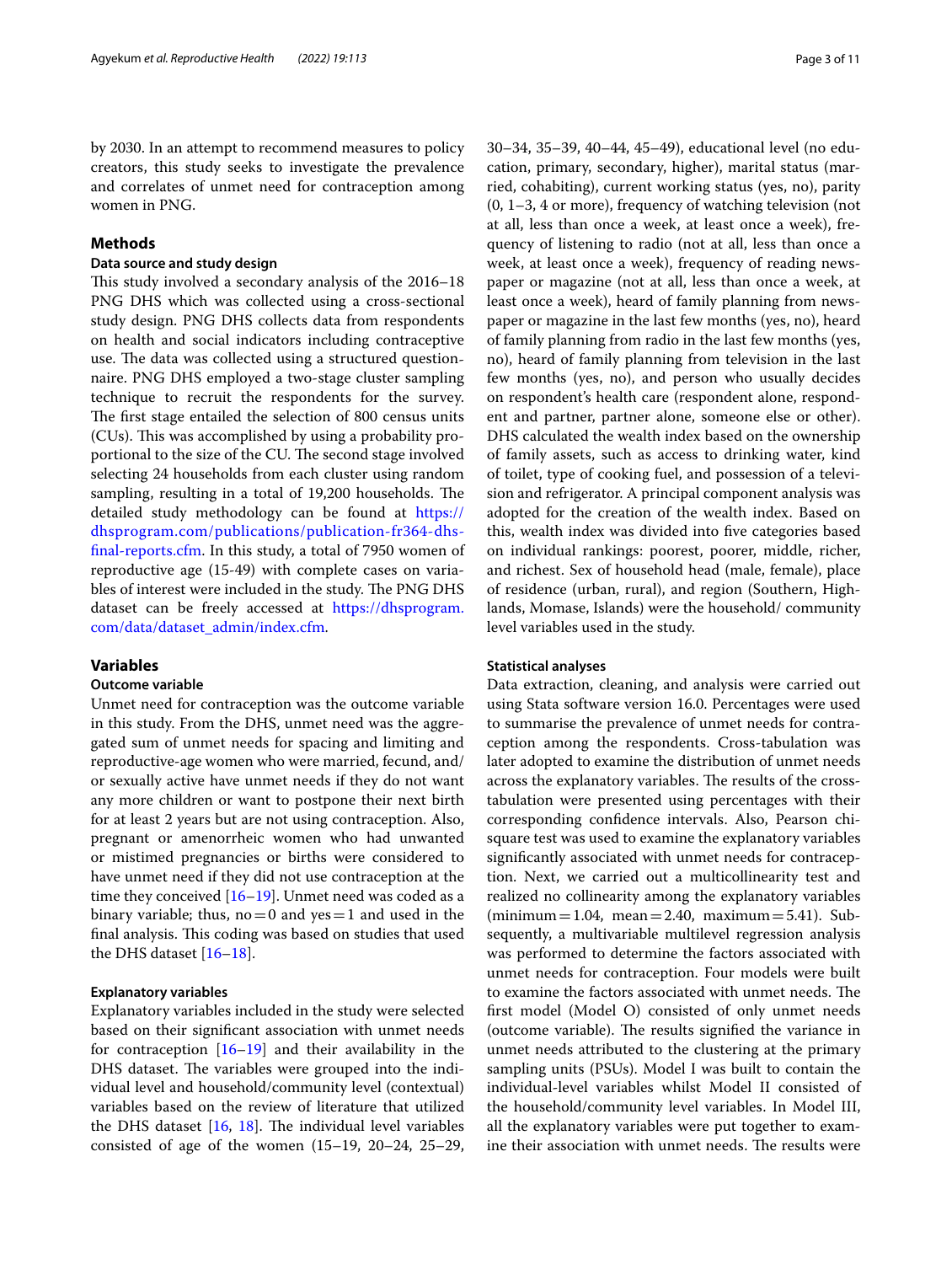presented using adjusted odds ratio (AOR) with their respective 95% confdence intervals. We used Akaike's Information Criterion (AIC) to analyze model ftness and model comparability. The women's sample weights (v005/1,000,000) were utilized to achieve unbiased estimates. The Stata survey command 'svy' was used to correct for the data's complex sampling structure in the chi-square and regression analyses as recommended by the DHS.

## **Ethical consideration**

Ethical approval was not sought for this study since publicly available data was used. However, the 2016–18 PNG DHS stated that the ICF Institutional Review Board granted ethical clearance. Written informed consent was obtained during data collection. In this study, we complied with the guidelines concerning the use of secondary data for publication. Further information about the data and ethical standards can be assessed at [http://goo.](http://goo.gl/ny8T6X) [gl/ny8T6X.](http://goo.gl/ny8T6X)

#### **Results**

# **Socio‑demographic characteristics and prevalence of unmet need for contraception**

Table [1](#page-4-0) provides the results of the distribution of unmet need for contraception among women in PNG by the explanatory variables. The overall prevalence of unmet needs for contraception was 32.2%. A high prevalence of unmet need for contraception (38.0%) was found among women with no education. Unmet contraceptive need was prevalent among cohabiting women (37.9%). In terms of mass media, women who did not watch television at all (34.3%), those who did not listen to radio at all (35.5%), and those who failed to read newspaper or magazine at all (34.9%) had higher proportion of unmet contraceptive need. It was also revealed that women who did not hear of family planning from newspaper or magazine in the last few months (33.1%), those who did not hear of family planning from radio in the last few months (33.2%), and those who did not hear of planning from television in the last few months (32.8%) recorded higher prevalence of unmet contraceptive need. High proportion of unmet need was also found among persons who usually decided on respondent partner's healthcare alone (39.0%). With wealth index, the highest prevalence of unmet contraceptive need was observed among women in the poorest wealth quintile (41.3%), whereas the lowest was observed among those in the richest wealth quintile (24.4%). High prevalence of unmet need was also found among rural women (33.2%). In terms of place of residence, women in the Mamose region recorded the highest proportion of unmet contraceptive need (35.5%) whereas women in the Southern region recorded the lowest (28.3%). Finally, all the explanatory variables considered in the analysis were signifcantly related with unmet contraceptive need with the exception of age, current working status, parity, and sex of household head (see Table [1\)](#page-4-0).

Model III of Table [2](#page-6-0) summarizes the multilevel analysis of factors associated with unmet need for contraception among women in PNG. The analysis reveals higher likelihood of unmet contraceptive need among cohabiting women compared to those married  $[AOR=1.25,$ 95% CI=1.01, 1.56]. In terms of parity, women with  $1-3$ births  $[AOR = 1.57, 95\% \text{ CI} = 1.18, 2.08]$  and women with 4 or more births  $[AOR=1.60, 95\% CI=1.13, 2.27]$ showed greater probability of unmet contraceptive need relative to women without births. A higher probability of unmet need was found among women whose partners decided on their healthcare as compared to those who decided on their own healthcare  $[AOR=1.35, 95%$  $CI = 1.06, 1.71$ . The likelihood of unmet contraceptive need decreased with an increase in wealth status. Particularly, women in the richest wealth quintile had the lowest unmet contraceptive need relative to those in the poorest wealth quintile  $[AOR=0.59, 95\% \text{ CI}=0.43,$ 0.80]. With region, it was discovered that women in the Mamose region had greater likelihood of unmet contraceptive need compared to those in the Southern region  $[AOR = 1.33, 95\% \text{ CI} = 1.09, 1.63]$ .

# **Discussion**

The present study sought to examine the prevalence and factors associated with unmet need for contraception among women in PNG. We found that the overall unmet need for contraception was 32.2%. The prevalence observed in the present study is consistent with prior research in Burundi [[20\]](#page-9-18), Cameroon [\[21](#page-9-19)], Ghana [[22](#page-9-20)] and PNG  $[10]$ . However, the result is higher than what was found in several previous studies including 11.5% in Mexico [[23\]](#page-9-21), 16.2% in Ethiopia [\[24\]](#page-9-22), 18% in Northern Nigeria [[25\]](#page-9-23), 12.7% in Egypt [[26\]](#page-9-24) and 17% in Indonesia [[27\]](#page-9-25).The significant prevalence of unmet contraceptive needs in the current study relative to earlier studies could be attributed to the varied target group and sample size in this and prior studies as well as socio-cultural norms and gender inequity which prevent women in PNG from accessing contraceptives [[10,](#page-9-9) [28](#page-9-26)].

The study revealed that cohabiting women exhibited a higher likelihood of unmet contraceptive needs compared to married women. This finding corroborates prior studies in Nigeria [\[29](#page-9-27)], Mexico [\[23](#page-9-21)] and sub-Saharan Africa [[17\]](#page-9-28) where cohabiting women were more likely to have unmet contraceptive need than married women. One possible reason for higher odds among cohabiting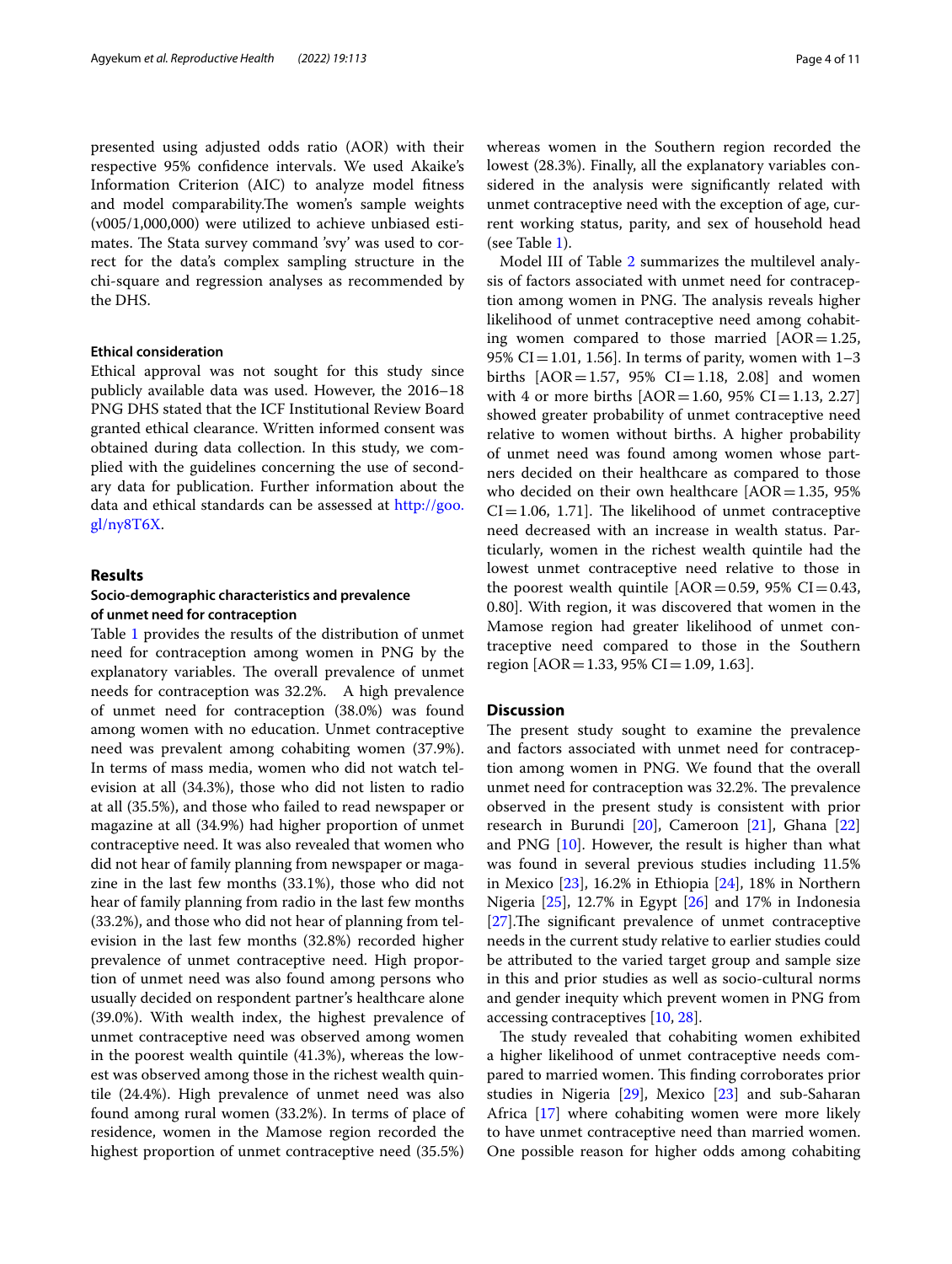| Variable                                                            | <b>Weighted N</b> | Weighted % | Unmet needs for contraception |                   |         |
|---------------------------------------------------------------------|-------------------|------------|-------------------------------|-------------------|---------|
|                                                                     |                   |            | No (%) 67.8%                  | Yes (%) 32.2%     | P-value |
| Women's age (years)                                                 |                   |            |                               |                   | 0.096   |
| $15 - 19$                                                           | 365               | 4.6        | 65.2 [57.6, 72.2]             | 34.8 [27.8, 42.4] |         |
| $20 - 24$                                                           | 1472              | 18.5       | 64.0 [59.9,68.0]              | 36.0 [32.0, 40.1] |         |
| $25 - 29$                                                           | 1820              | 22.9       | 69.8 [66.6, 72.8]             | 30.2 [27.2, 33.4] |         |
| $30 - 34$                                                           | 1554              | 19.5       | 70.2 [67.0, 73.2]             | 29.8 [26.8, 33.0] |         |
| $35 - 39$                                                           | 1371              | 17.3       | 68.1 [64.0, 72.0]             | 31.9 [28.0, 36.0] |         |
| $40 - 44$                                                           | 854               | 10.7       | 64.7 [60.2, 69.0]             | 35.3 [31.0, 39.8] |         |
| $45 - 49$                                                           | 514               | 6.5        | 70.5[65.1, 75.4]              | 29.5 [24.6, 34.9] |         |
| Level of education                                                  |                   |            |                               |                   | 0.003   |
| No education                                                        | 1982              | 24.9       | 62.0 [57.9, 65.9]             | 38.0 [34.1, 42.1] |         |
| Primary                                                             | 3928              | 49.4       | 67.6 [65.7, 69.5]             | 32.4 [30.5, 34.3] |         |
| Secondary                                                           | 1716              | 21.6       | 74.3 [71.3, 77.1]             | 25.7 [22.9, 28.7] |         |
| Higher                                                              | 324               | 4.1        | 71.6 [57.0, 82.7]             | 28.4 [17.3, 43.0] |         |
| Marital status                                                      |                   |            |                               |                   | 0.004   |
| Married                                                             | 6594              | 82.9       | 69.0 [67.2, 70.7]             | 31.0 [29.3, 32.8] |         |
| Cohabiting                                                          | 1356              | 17.1       | 62.1 [57.6, 66.4]             | 37.9 [33.6, 42.4] |         |
| Current working status                                              |                   |            |                               |                   | 0.914   |
| No                                                                  | 5389              | 67.8       | 67.9 [66.0, 69.7]             | 32.1 [30.3, 34.0] |         |
| Yes                                                                 | 2561              | 32.2       | 67.7 [64.8, 70.5]             | 32.3 [29.5,35.2]  |         |
| Parity                                                              |                   |            |                               |                   | 0.077   |
| Zero                                                                | 632               | 8.0        | 74.3 [68.5,79.3]              | 25.7 [20.7,31.5]  |         |
| $1-3$ births                                                        | 4119              | 51.8       | 67.6 [65.4,69.7]              | 32.4 [30.3,34.6]  |         |
| 4 or more births                                                    | 3199              | 40.2       | 66.8 [64.0,69.6]              | 33.2 [30.4,36.0]  |         |
| Frequency of watching television                                    |                   |            |                               |                   | < 0.001 |
| Not at all                                                          | 6139              | 77.2       | 65.7 [63.7,67.6]              | 34.3 [32.4,36.3]  |         |
| Less than once a week                                               | 729               | 9.2        |                               |                   |         |
| At least once a week                                                | 1082              | 13.6       | 74.7 [68.8,79.8]              | 25.3 [20.2,31.2]  |         |
|                                                                     |                   |            | 75.3 [71.6,78.7]              | 24.7 [21.3,28.4]  | < 0.001 |
| Frequency of listening to radio                                     |                   |            |                               |                   |         |
| Not at all                                                          | 5118              | 64.4       | 64.5 [62.3,66.7]              | 35.5 [33.3,37.7]  |         |
| Less than once a week                                               | 1506              | 18.9       | 72.6 [69.4,75.6]              | 27.4 [24.4,30.6]  |         |
| At least once a week                                                | 1326              | 16.7       | 75.1 [71.7,78.2]              | 24.9 [21.8,28.3]  |         |
| Frequency of reading newspaper or magazine                          |                   |            |                               |                   |         |
| Not at all                                                          | 5198              | 65.4       | 65.1 [63.0,67.2]              | 34.9 [32.8,37.0]  |         |
| Less than once a week                                               | 1467              | 18.4       | 69.7 [65.5,73.6]              | 30.3 [26.4,34.5]  |         |
| At least once a week                                                | 1285              | 16.2       | 76.7 [72.7,80.3]              | 23.3 [19.7,27.3]  |         |
| Heard of family planning from newspaper or magazine last few months |                   |            |                               |                   | 0.009   |
| No                                                                  | 6975              | 87.7       | 66.9 [65.1,68.7]              | 33.1 [31.3,34.9]  |         |
| Yes                                                                 | 975               | 12.3       | 74.1 [69.2,78.5]              | 25.9 [21.5,30.8]  |         |
| Heard of family planning from radio last few months                 |                   |            |                               |                   | < 0.001 |
| No                                                                  | 6912              | 86.9       | 66.8 [65.0,68.6]              | 33.2 [31.4,35.0]  |         |
| Yes                                                                 | 1038              | 13.1       | 74.5 [71.2,77.6]              | 25.5 [22.4,28.8]  |         |
| Heard of family planning from television last few months            |                   |            |                               |                   | 0.002   |
| No                                                                  | 7314              | 92.0       | 67.2 [65.4,68.9]              | 32.8 [31.1,34.6]  |         |
| Yes                                                                 | 636               | 8.0        | 75.3 [70.8,79.4]              | 24.7 [20.6,29.2]  |         |
| Person who usually decides on respondent's health care              |                   |            |                               |                   | 0.031   |
| Respondent alone                                                    | 2346              | 29.5       | 67.3 [63.8,70.6]              | 32.7 [29.4,36.2]  |         |
| Respondent and partner                                              | 4392              | 55.2       | 70.0 [67.6,72.2]              | 30.0 [27.8,32.4]  |         |
| Partner alone                                                       | 1080              | 13.6       | 61.0 [55.9,65.8]              | 39.0[34.2,44.1]   |         |

# <span id="page-4-0"></span>**Table 1** Distribution of unmet need across explanatory variables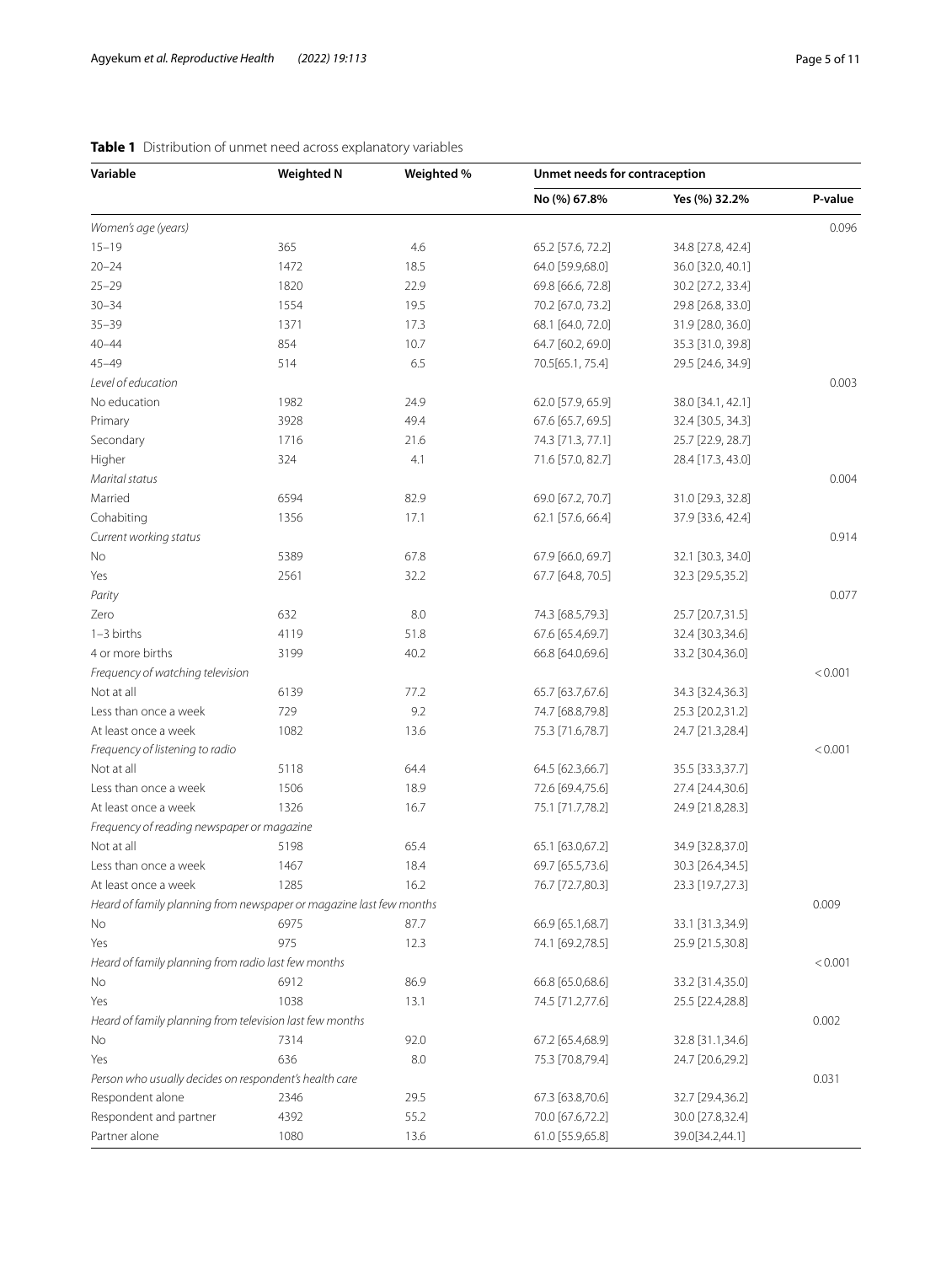| Variable              | <b>Weighted N</b> | Weighted % | Unmet needs for contraception |                  |         |
|-----------------------|-------------------|------------|-------------------------------|------------------|---------|
|                       |                   |            | No (%) 67.8%                  | Yes (%) 32.2%    | P-value |
| Someone else or other | 132               | 1.7        | 63.0 [43.9,78.7]              | 37.0 [21.3,56.1] |         |
| Wealthindex           |                   |            |                               |                  | < 0.001 |
| Poorest               | 1471              | 18.5       | 58.7 [55.0,62.3]              | 41.3 [37.7,45.0] |         |
| Poorer                | 1529              | 19.2       | 64.0 [60.1,67.7]              | 36.0 [32.3,39.9] |         |
| Middle                | 1582              | 19.9       | 68.2 [64.5,71.7]              | 31.8 [28.3,35.5] |         |
| Richer                | 1656              | 20.8       | 71.0 [67.9,73.9]              | 29.0 [26.1,32.1] |         |
| Richest               | 1712              | 21.5       | 75.6 [73.0,78.1]              | 24.4 [21.9,27.0] |         |
| Sex of household head |                   |            |                               |                  | 0.224   |
| Male                  | 6916              | 87.0       | 67.4 [65.7,69.1]              | 32.6 [30.9,34.3] |         |
| Female                | 1034              | 13.0       | 70.4 [65.6,74.8]              | 29.6 [25.2,34.4] |         |
| Place of residence    |                   |            |                               |                  | < 0.001 |
| Urban                 | 1011              | 12.7       | 75.0 [72.3,77.5]              | 25.0 [22.5,27.7] |         |
| Rural                 | 6939              | 87.3       | 66.8 [64.9,68.6]              | 33.2 [31.4,35.1] |         |
| Region                |                   |            |                               |                  | 0.009   |
| Southern region       | 1583              | 19.9       | 71.7 [69.1,74.1]              | 28.3 [25.9,30.9] |         |
| Highlands region      | 3007              | 37.8       | 67.0 [63.8,70.1]              | 33.0 [29.9,36.2] |         |
| Momase region         | 2172              | 27.3       | 64.5 [61.3,67.6]              | 35.5 [32.4,38.7] |         |
| Islands region        | 1188              | 14.9       | 70.7 [66.9,74.1]              | 29.3 [25.9,33.1] |         |

# **Table 1** (continued)

women could be due to objection from partners [\[26](#page-9-24), [30](#page-9-29)]. Additionally, it could be that in most countries including PNG, the need for childbearing is restricted during cohabitation relative to wedlock because of socio-cultural values about childbearing outside of marriage [\[31](#page-9-30), [32\]](#page-9-31). However, this fnding contrast those of Klinzing [[33](#page-9-32)] in Hungary, who reported that married women had a greater likelihood of unmet contraceptive need.

In this study, high unmet contraceptive need was realized among women with 1–3 children and those with four or more children compared with women without children. Thus, the study found a positive association between parity and unmet need for contraception. This result is in line with prior studies conducted in low-and middle-income countries [[34\]](#page-9-33), sub-Saharan Africa [[17\]](#page-9-28), Nigeria [\[25](#page-9-23)], and Pakistan [\[7](#page-9-6)] which indicated that as the number of kids for a woman increase, so does her unmet contraceptive need. This could be attributed to strong patriarchal mores, a higher priority placed on male children than female children, and mostly rural systems assuring economic or social stability centered on huge family sizes that demand women to bear numerous children [[35,](#page-9-34) [36\]](#page-9-35). Prior studies conducted in Burkina Faso [\[37](#page-9-36), [38\]](#page-9-37), Egypt [\[26](#page-9-24)], Ethiopia [[18](#page-9-17)], Zambia [[39\]](#page-10-0), and India [\[40\]](#page-10-1), however, showed a negative relationship between parity and unmet need for contraception. The reason for this could be that as the overall number

of children upsurges, peoples' craving to have more children decreases [[41\]](#page-10-2).

The present study found women whose partners usually decided on their healthcare to be signifcantly associated with unmet need for contraception. Tat is, women whose partners had an ultimate decision on their healthcare showed a greater probability of unmet contraceptive need compared to those who decided on their own healthcare. This finding is comparable with other studies in Burundi [\[20\]](#page-9-18) and Ghana [\[42](#page-10-3)] which revealed that partners decisions towards their wives' reproductive health such as denial of contraceptive use due to desire for children augmented the likelihood of unmet contraceptive need for them. Partners are frequently wary of approving any contraceptive use for fear of losing their position as family heads and/or implicitly pushing their women to be disloyal or promiscuous [[36](#page-9-35)]. In sub-Saharan Africa, men are usually the ones who make decisions about their wives' healthcare due to sociocultural norms and a lack of economic independence among women [[21\]](#page-9-19). Males should, therefore, be included in all phases of the sexual and reproductive health program (SRHP) so that they may be educated to back their women in utilizing contraceptives and foster inter-spousal fertility discourse  $[42]$  $[42]$  $[42]$ . This finding is however, contrary to other Ethiopian studies [[24,](#page-9-22) [43](#page-10-4)], which found that women who made decisions on their own health with practitioners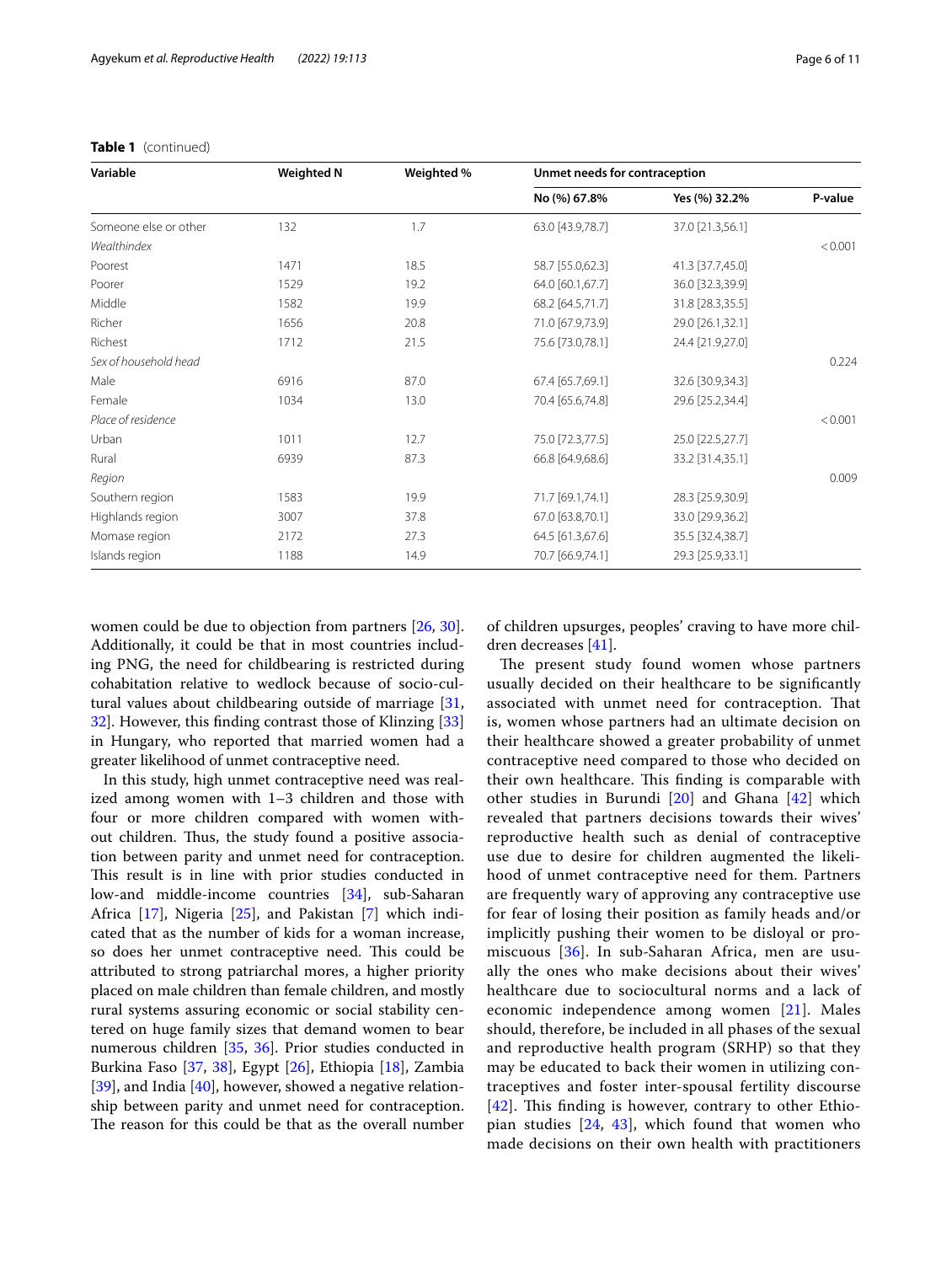# <span id="page-6-0"></span>**Table 2** Fixed and random effect analysis of factors associated with unmet needs for contraception

| Variable                                               | Model O                                                             | Model I<br>AOR [95% CI]          | Model II<br>AOR [95% CI] | Model III<br>AOR [95% CI]       |
|--------------------------------------------------------|---------------------------------------------------------------------|----------------------------------|--------------------------|---------------------------------|
| <b>Fixed effect results</b>                            |                                                                     |                                  |                          |                                 |
| Women's age (years)                                    |                                                                     |                                  |                          |                                 |
| $15 - 19$                                              |                                                                     | 1 [1.00,1.00]                    |                          | 1 [1.00,1.00]                   |
| $20 - 24$                                              |                                                                     | 1.02 [0.69,1.52]                 |                          | 1.04 [0.70,1.55]                |
| $25 - 29$                                              |                                                                     | $0.69$ [0.45,1.06]               |                          | $0.70$ [0.46,1.08]              |
| $30 - 34$                                              |                                                                     | 0.68 [0.44,1.06]                 |                          | $0.70$ [0.45,1.09]              |
| $35 - 39$                                              |                                                                     | $0.70$ [0.44,1.12]               |                          | $0.73$ [0.45,1.17]              |
| $40 - 44$                                              |                                                                     | 0.82 [0.53,1.29]                 |                          | 0.87 [0.55,1.37]                |
| $45 - 49$                                              |                                                                     | $0.64$ [0.39,1.03]               |                          | $0.67$ [0.41,1.08]              |
| Level of education                                     |                                                                     |                                  |                          |                                 |
| No education                                           |                                                                     | 1 [1.00,1.00]                    |                          | 1 [1.00,1.00]                   |
| Primary                                                |                                                                     | 0.92 [0.76,1.12]                 |                          | $0.97$ $[0.80, 1.18]$           |
| Secondary                                              |                                                                     | 0.78 [0.61,1.00]                 |                          | $0.87$ [0.67,1.13]              |
| Higher                                                 |                                                                     | 1.09 [0.48,2.45]                 |                          | 1.27 [0.56,2.88]                |
| Marital status                                         |                                                                     |                                  |                          |                                 |
| Married                                                |                                                                     | 1 [1.00,1.00]                    |                          | 1 [1.00,1.00]                   |
| Cohabiting                                             |                                                                     | $1.28$ [1.03,1.60]               |                          | $1.25$ <sup>*</sup> [1.01,1.56] |
| Current working status                                 |                                                                     |                                  |                          |                                 |
| No                                                     |                                                                     | 1 [1.00,1.00]                    |                          | 1 [1.00,1.00]                   |
| Yes                                                    |                                                                     | 1.08 0.93, 1.26]                 |                          | 1.09 [0.94,1.28]                |
| Parity                                                 |                                                                     |                                  |                          |                                 |
| Zero                                                   |                                                                     | 1 [1.00,1.00]                    |                          | 1 [1.00,1.00]                   |
| $1-3$ births                                           |                                                                     | $1.57$ ** [1.19,2.09]            |                          | $1.57$ ** [1.18,2.08]           |
| 4 or more births                                       |                                                                     | $1.64$ <sup>**</sup> [1.15,2.33] |                          | $1.60^{**}$ [1.13,2.27]         |
| Frequency of watching television                       |                                                                     |                                  |                          |                                 |
| Not at all                                             |                                                                     | 1 [1.00,1.00]                    |                          | 1 [1.00,1.00]                   |
| Less than once a week                                  |                                                                     | $0.80$ [0.56,1.14]               |                          | 0.86 [0.60,1.23]                |
| At least once a week                                   |                                                                     | $0.90$ $[0.66, 1.23]$            |                          | 1.01 [0.73,1.39]                |
| Frequency of listening to radio                        |                                                                     |                                  |                          |                                 |
| Not at all                                             |                                                                     | 1 [1.00,1.00]                    |                          | 1 [1.00,1.00]                   |
| Less than once a week                                  |                                                                     | $0.79$ [0.61,1.02]               |                          | 0.80 [0.61,1.04]                |
| At least once a week                                   |                                                                     | 0.78 [0.56,1.07]                 |                          | $0.80$ [0.59,1.10]              |
| Frequency of reading newspaper or magazine             |                                                                     |                                  |                          |                                 |
| Not at all                                             |                                                                     | 1 [1.00,1.00]                    |                          | 1 [1.00,1.00]                   |
| Less than once a week                                  |                                                                     | 1.11 [0.85,1.44]                 |                          | 1.13 [0.86,1.49]                |
| At least once a week                                   |                                                                     | $0.77$ [0.53,1.12]               |                          | $0.81$ [0.56,1.17]              |
|                                                        | Heard of family planning from newspaper or magazine last few months |                                  |                          |                                 |
| No                                                     |                                                                     | 1 [1.00,1.00]                    |                          | 1 [1.00,1.00]                   |
| Yes                                                    |                                                                     | 1.02 [0.69,1.50]                 |                          | 1.05 [0.71,1.54]                |
|                                                        | Heard of family planning from television last few months            |                                  |                          |                                 |
| No                                                     |                                                                     | 1 [1.00,1.00]                    |                          | 1 [1.00,1.00]                   |
| Yes                                                    |                                                                     | 1.02 [0.61,1.71]                 |                          | 1.05 [0.63,1.75]                |
| Heard of family planning from radio last few months    |                                                                     |                                  |                          |                                 |
| No                                                     |                                                                     | 1 [1.00,1.00]                    |                          | 1 [1.00,1.00]                   |
| Yes                                                    |                                                                     | 0.93 [0.72,1.21]                 |                          | $0.94$ [0.73,1.22]              |
| Person who usually decides on respondent's health care |                                                                     |                                  |                          |                                 |
| Respondent alone                                       |                                                                     | 1 [1.00,1.00]                    |                          | 1 [1.00,1.00]                   |
| Respondent and partner                                 |                                                                     | $0.87$ [0.72,1.06]               |                          | 0.86 [0.71,1.04]                |
| Partner alone                                          |                                                                     | $1.37$ [1.08,1.74]               |                          | 1.35 * [1.06, 1.71]             |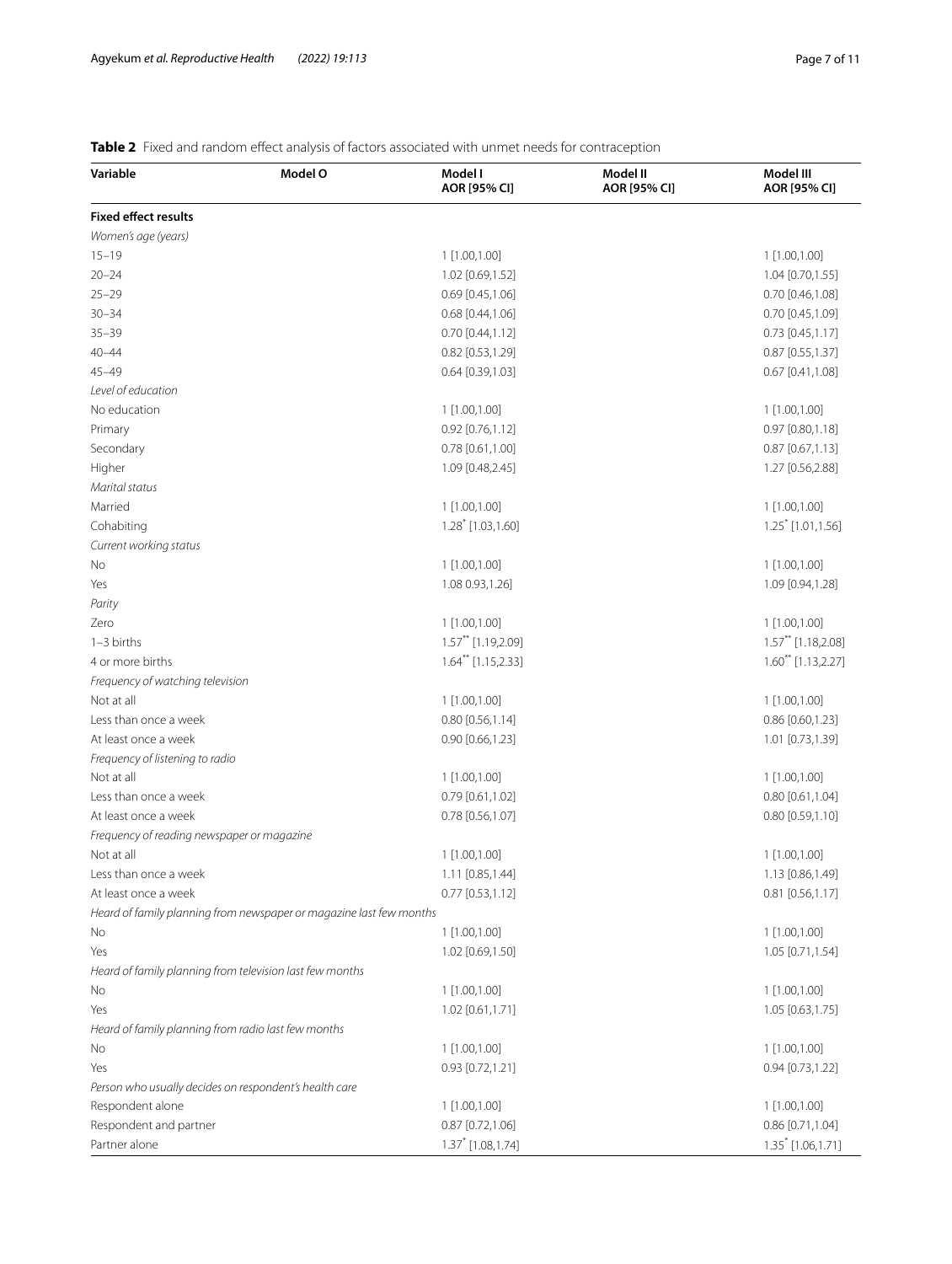# **Table 2** (continued)

| Variable              | Model O              | Model I<br>AOR [95% CI] | Model II<br>AOR [95% CI] | Model III<br>AOR [95% CI] |
|-----------------------|----------------------|-------------------------|--------------------------|---------------------------|
| Someone else or other |                      | 1.20 [0.55,2.61]        |                          | 1.19 [0.55,2.57]          |
| Wealthindex           |                      |                         |                          |                           |
| Poorest               |                      |                         | 1 [1.00,1.00]            | 1 [1.00,1.00]             |
| Poorer                |                      |                         | 0.85 [0.67,1.08]         | $0.86$ [0.68,1.10]        |
| Middle                |                      |                         | $0.73$ ** [0.58,0.91]    | $0.75$ [0.60,0.94]        |
| Richer                |                      |                         | $0.65***$ [0.51,0.83]    | $0.69$ ** [0.53,0.90]     |
| Richest               |                      |                         | $0.51***$ [0.40,0.66]    | $0.59***$ [0.43,0.80]     |
| Sex of household head |                      |                         |                          |                           |
| Male                  |                      |                         | 1 [1.00,1.00]            | 1 [1.00,1.00]             |
| Female                |                      |                         | 0.86 [0.68,1.09]         | $0.87$ [0.68,1.10]        |
| Place of residence    |                      |                         |                          |                           |
| Urban                 |                      |                         | 1 [1.00,1.00]            | 1 [1.00,1.00]             |
| Rural                 |                      |                         | 1.15 [0.94,1.42]         | 1.08 [0.87,1.33]          |
| Region                |                      |                         |                          |                           |
| Southern region       |                      |                         | 1 [1.00,1.00]            | 1 [1.00,1.00]             |
| Highlands region      |                      |                         | 1.07 [0.89,1.29]         | 1.05 [0.86,1.27]          |
| Momase region         |                      |                         | $1.35***$ [1.11,1.64]    | $1.33***$ [1.09,1.63]     |
| Islands region        |                      |                         | 1.08 [0.88,1.33]         | 1.10 [0.89,1.36]          |
| Random effect model   |                      |                         |                          |                           |
| PSU variance (95% CI) | 0.398 [0.299, 0.531] | 0.343 [0.251, 0.471]    | 0.328 [0.237, 0.453]     | 0.322 [0.232, 0.447]      |
| ICC                   | 0.1079641            | 0.0945348               | 0.0905374                | .0891375                  |
| Wald chi-square       | Reference            | 115.40 (< 0.001)        | 86.56 (< 0.001)          | 169.18 (< 0.001)          |
| Model fitness         |                      |                         |                          |                           |
| Log-likelihood        | $-4839.6637$         | $-4755.7949$            | $-4799.8545$             | $-4735.382$               |
| <b>AIC</b>            | 9683.327             | 9565.59                 | 9621.709                 | 9542.764                  |
| $\mathbb N$           | 7950                 | 7950                    | 7950                     | 7950                      |
| Number of clusters    | 763                  | 763                     | 763                      | 763                       |

Exponentiated coefficients; 95% confidence intervals in brackets; *AOR* adjusted odds ratios, *CI* confidence interval; 1 = Reference category; *PSU* primary sampling unit; *ICC* intra-class correlation, *AIC* Akaike's Information Criterion. \* *p*<0.05, \*\**p*<0.01, \*\*\**p*<0.001

showed a reduced likelihood of unmet contraceptive need. It is worth noting that diferent women have various health concerns and reproductive health goals, so making contraceptive decision on their own was preferable as making an informed decision was good for continued use of the contraceptive method of their choice [[24](#page-9-22)].

The current study also found wealth status to be inversely associated with an unmet need for contraception. Women in the richest wealth quintile were discovered to have the lowest likelihood of unmet contraceptive need compared to their counterparts in the poorest wealth quintile. This indicates that the odds of unmet need reduced with augmented in wealth status. A similar relationship was found in prior studies conducted in diferent parts of the globe including Libya [[44](#page-10-5)], Nigeria [[45](#page-10-6)], Pakistan [\[7](#page-9-6)], Ethiopia [\[24](#page-9-22)], PNG [[10\]](#page-9-9) and sub-Saharan Africa [[16\]](#page-9-15). One possible reason is that women from wealthy families have more accessible contact with contemporary contraceptives than those from poorer families because they could afford both the direct and indirect costs of contraceptive use [\[7](#page-9-6)].

Furthermore, women in this group are more likely to be informed about contraceptive use [\[15\]](#page-9-14). However, the results of this research are inconsistent with other studies in Ethiopia  $[24, 46]$  $[24, 46]$  $[24, 46]$  $[24, 46]$  $[24, 46]$  where they discovered that affluent women had higher odds of unmet contraceptive needs. This indicates that having a high wealth index does not assure that your contraception needs will be addressed.

The current study discovered that geographic location has a statistically signifcant relationship with unmet contraceptive needs. This finding showed that there were variations among various regions of PNG for unmet contraceptive need. The Mamose region recorded the highest rate of unmet contraceptive needs, indicating healthcare gaps in the delivery of critical family planning services in one of the country's most populous areas. Compared with women staying in the Southern region,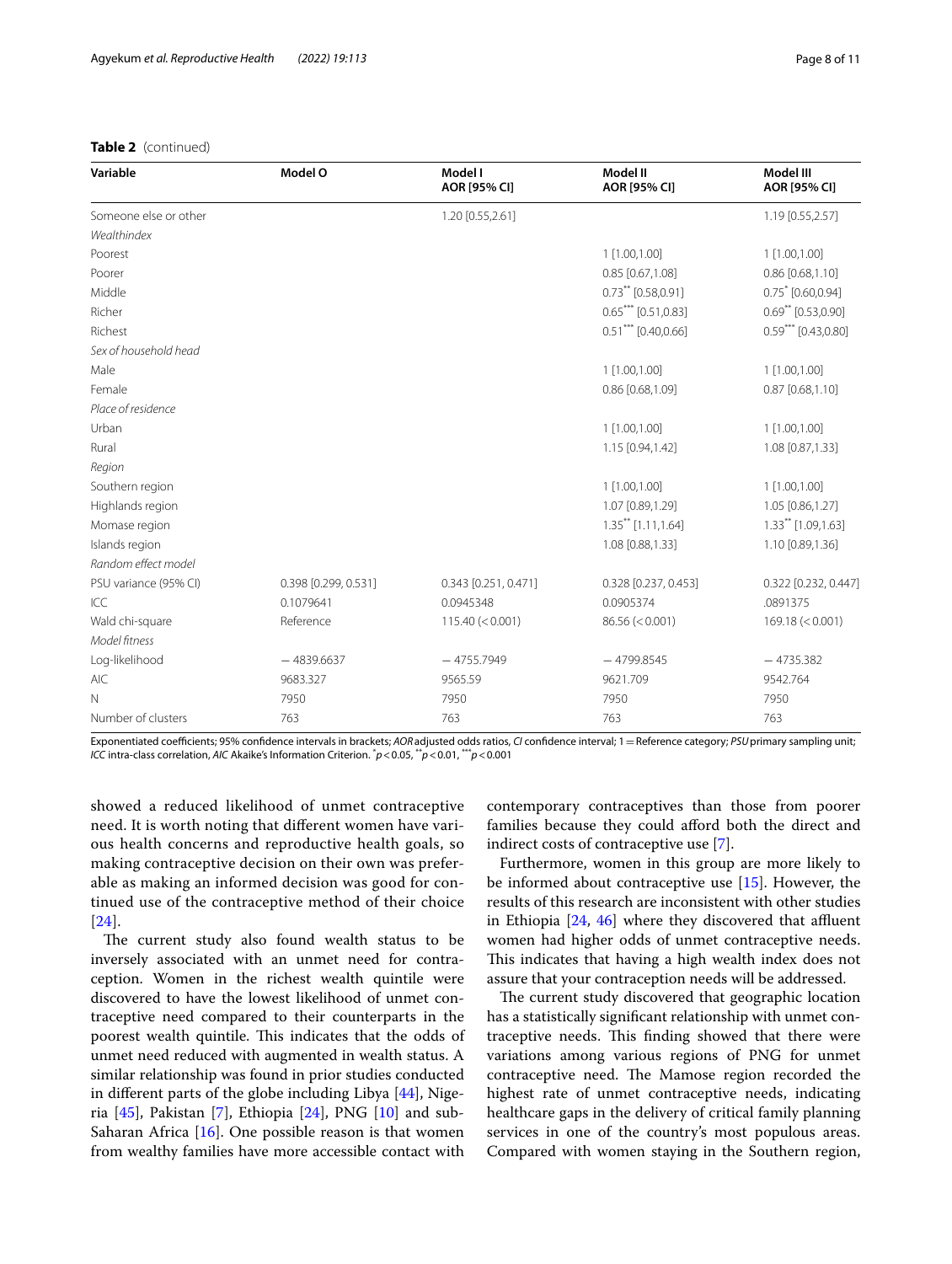those in the Mamose region were found to have greater risk of unmet contraceptive need. This could be due to geographic barricades and a broadly dispersed population, which impedes the smooth delivery of reproductive health services [[10](#page-9-9)] in the region where women have habitually had the maximum fertility levels, but now have a bigger need to use contraception to delay childbearing [[23](#page-9-21)]. It may also be challenging to deliver contraceptive services to address the unmet contraceptive need due to sensitivities regarding sexual and reproductive health, cultural obstacles, and religious beliefs [[10\]](#page-9-9). It is worth mentioning that unmet contraceptive needs vary by location due to societal diferences and diferences in geographic and economic access to reproductive health services for women [\[46,](#page-10-7) [47](#page-10-8)].

#### **Strengths and limitations**

One of the study's strengths is the utilization of a nationally representative dataset to examine the factors associated with unmet contraception needs among women in PNG. Also, in cross sectional studies, the use of large sample size is relatively important and this has helped to strengthen the validity and generalizability of the study fndings. Furthermore, the results obtained using scientifc study standards and appropriate techniques perfectly agree with past research findings. This study would help PNG allocate contraceptive resources more effectively by indicating contraceptive needs. However, women may give socially acceptable responses and may find it difficult to recall past experiences, resulting in recall bias in the study.

#### **Policy implications**

The significant level of unmet need for contraception necessitates immediate program retorts and intercessions from the health division to improve contraceptive availability and use for every woman in PNG. According to previous studies, well-organized contraceptive service programs reduce unmet contraceptive needs directly and indirectly  $[48, 49]$  $[48, 49]$  $[48, 49]$ . The PNG government should strengthen inclusion of family planning services and contraception delivery as part of universal health coverage (UHC), focusing on the very susceptible groups, including rural women. Beyond the health sector, action must be taken to promote societal norms and policy measures that promote sexual and reproductive liberties. Collaboration and partnership between public health services and faith-based health services should be fostered even more in order to improve access to a variety of contemporary contraceptive techniques at a low cost  $[10]$  $[10]$ . The fndings of this study could help the PNG government track progress toward UHC at the national and regional stages. Currently, the WHO [\[50](#page-10-11)] indicates that PNG UHC index on family planning and reproductive health in general is very low. In addition, from the WHO SDG performance score care for the Asia Pacifc region, PNG has attained only 7% as far as the need for family planning is concerned. This finding is also a wakeup call to the government to step up their game on reproductive health services provision in PNG [\[51](#page-10-12), [52\]](#page-10-13).

# **Conclusions**

The overall prevalence of unmet need for contraception was found to be high in this study. This emphasizes the necessity for the country's contraception programs to be redesigned. This study also found some critical factors associated with unmet contraceptive needs among Papua New Guinean women. Marital status, parity, the person who normally decides on a respondent's healthcare, wealth status, and region all showed signifcant association with unmet contraceptive need. We believe that public health interventions aimed at addressing women's contraception needs should be encouraged to make informed decisions about contraception use. Contraceptive services should be prioritized for cohabiting women, women in the poorest wealth quintile, women with multiple children, and women in the country's poorest regions. Further studies could explore the association between women's autonomy, gender-based violence and their association with contraception use in PNG.

#### **Abbreviations**

AOR: Adjusted odds ratio; AIC: Akaike's information criterion; CI: Confdence interval; PSU: Primary sampling unit; ICC: Intra-class correlation; SDG: Sustainable development goal; DHS: Demographic and Health Survey; PNG: Papua New Guinea; PNGDHS: Papua New Guinea Demographic and Health Survey.

#### **Author contributions**

AS and BOA conceptualized the study. RGA performed the analysis. AA, KSA, RGA, AS, BOA and TS contributed to the draft. All authors read and approved the fnal manuscript.

## **Funding**

# None.

# **Availability of data and materials**

[https://dhsprogram.com/data/dataset\\_admin/index.cfm.](https://dhsprogram.com/data/dataset_admin/index.cfm)

# **Declarations**

#### **Ethics approval and consent to participate**

Ethical approval was not sought for this study since a secondary data was used which was obtained from measuredhs.

#### **Consent for publication**

No consent is needed to publish this study.

#### **Competing interests**

The authors declare no competing interests.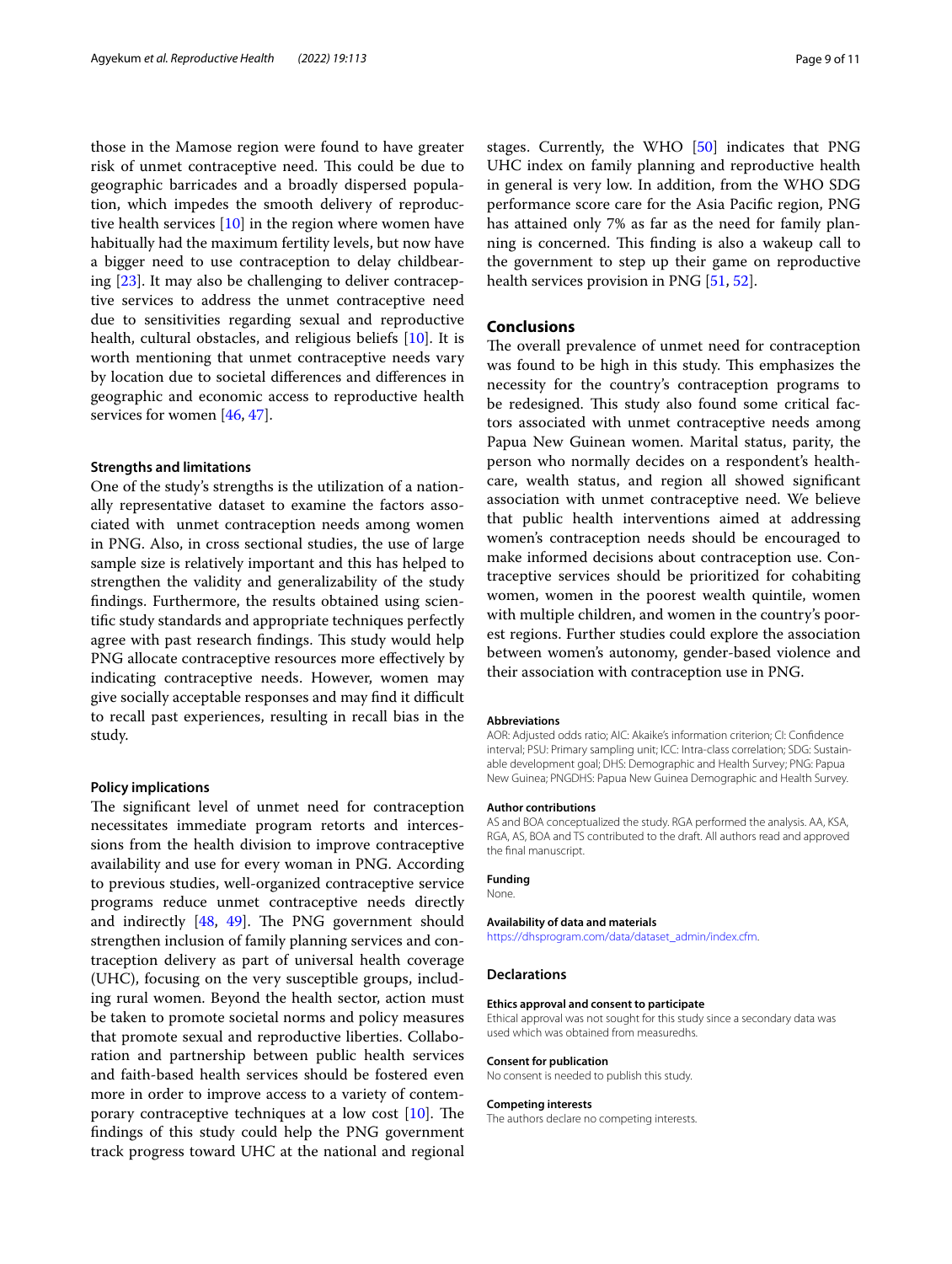#### **Author details**

<sup>1</sup> Department of Construction Technology and Management, Kwame Nkrumah University of Science and Technology, Kumasi, Ghana. <sup>2</sup>Department of Population and Health, University of Cape Coast, Cape Coast, Ghana. 3 <sup>3</sup> Department of Family and Community Health, School of Public Health, University of Health and Allied Sciences, Hohoe, Ghana. <sup>4</sup>College of Public Health, Medical and Veterinary Sciences, James Cook University, Townsville, Australia. <sup>5</sup> Department of Real Estate Management, Takoradi Technical University, P.O.Box 256, Takoradi, Ghana. <sup>6</sup>Centre for Gender and Advocacy, Takoradi Technical University, P.O. Box 256, Takoradi, Ghana. <sup>7</sup> School of Public Health, Faculty of Health, University of Technology Sydney, Sydney, Australia.

Received: 23 November 2021 Accepted: 14 April 2022 Published online: 08 May 2022

#### **References**

- <span id="page-9-0"></span>1. Ahmed S, Li Q, Liu L, Tsui AO. Maternal deaths averted by contraceptive use: an analysis of 172 countries. Lancet. 2012;380(9837):111–25.
- <span id="page-9-1"></span>2. World Health Organization. Health in 2015: from MDGs, millennium development goals to SDGs, sustainable development goals.
- <span id="page-9-2"></span>Grove J, Claeson M, Bryce J, Amouzou A, Boerma T, Waiswa P, Victora C. Maternal, newborn, and child health and the Sustainable Development Goals—a call for sustained and improved measurement. The Lancet. 2015;386(10003):1511–4.
- <span id="page-9-3"></span>4. Bradley SE. Revising unmet need for family planning. ICF International; 2012.
- <span id="page-9-4"></span>5. Kantorová V, Wheldon MC, Ueffing P, Dasgupta AN. Estimating progress towards meeting women's contraceptive needs in 185 countries: a Bayesian hierarchical modelling study. PLoS Med. 2020;17(2): e1003026.
- <span id="page-9-5"></span>6. Alkema L, Kantorova V, Menozzi C, Biddlecom A. National, regional, and global rates and trends in contraceptive prevalence and unmet need for family planning between 1990 and 2015: a systematic and comprehensive analysis. Lancet. 2013;381(9878):1642–52.
- <span id="page-9-6"></span>7. Asif MF, Pervaiz Z. Socio-demographic determinants of unmet need for family planning among married women in Pakistan. BMC Public Health. 2019;19(1):1–8.
- <span id="page-9-7"></span>8. Krakowiak-Redd D, Ansong D, Otupiri E, Tran S, Klanderud D, Boakye I, Dickerson T, Crookston B. Family planning in a sub-district near Kumasi, Ghana: side efect fears, unintended pregnancies and misuse of a medication as emergency contraception. Afr J Reprod Health. 2011;15(3):135–47.
- <span id="page-9-8"></span>9. Wemakor A, Garti H, Saeed N, Asumadu O, Anyoka B. Prevalence and determinants of unmet need for contraception in North Gonja district, Ghana. BMC Womens Health. 2020;20(1):1–9.
- <span id="page-9-9"></span>10. Pham BN, Whittaker M, Okely AD, Pomat W. Measuring unmet need for contraception among women in rural areas of Papua New Guinea. Sex Reprod Health Matters. 2020;28(2):1848004.
- <span id="page-9-10"></span>11. Seidu AA, Agbaglo E, Dadzie LK, Ahinkorah BO, Ameyaw EK, Tetteh JK, Yaya S. Modern contraceptive utilization and associated factors among married and cohabiting women in Papua New Guinea: a populationbased cross-sectional study. Contracept Reprod Med. 2020;5(1):1–11.
- <span id="page-9-11"></span>12. United Nations, Department of Economic and Social Afairs, Population Division. 2015. Trends in Contraceptive Use Worldwide 2015 (ST/ESA/ SER.A/349).
- <span id="page-9-12"></span>13. Thanenthiran S. Access to contraception and family planning in Asia and the Pacifc region. Asian-Pacifc resource and research center for women. 2019.
- <span id="page-9-13"></span>14. Ahmed S, Choi Y, Rimon JG, Alzouma S, Gichangi P, Guiella G, et al. Trends in contraceptive prevalence rates in sub-Saharan Africa since the 2012 London Summit on Family Planning: results from repeated cross-sectional surveys. Lancet Glob Health. 2019;7(7):e904–11.
- <span id="page-9-14"></span>15. Gupta S, McGeechan K, Bernays S, Mola G, Kelly-Hanku A, Bolnga JW, Black KI. Fertility preferences, contraceptive use, and the unmet need for contraception in Papua New Guinea: key fndings from 1996 to 2016. Asia Pac J Public Health. 2021;33(6–7):780–3.
- <span id="page-9-15"></span>16. Ahinkorah BO. Predictors of unmet need for contraception among adolescent girls and young women in selected high fertility countries in sub-Saharan Africa: a multilevel mixed efects analysis. PLoS ONE. 2020;15(8): e0236352.
- <span id="page-9-28"></span>17. Ahinkorah BO, Ameyaw EK, Seidu AA. Socio-economic and demographic predictors of unmet need for contraception among young women in sub-Saharan Africa: evidence from cross-sectional surveys. Reprod Health. 2020;17(1):1–1.
- <span id="page-9-17"></span>18. Yalew M, Adane B, Kefale B, Damtie Y. Individual and community-level factors associated with unmet need for contraception among reproductive-age women in Ethiopia; a multi-level analysis of 2016 Ethiopia Demographic and Health Survey. BMC Public Health. 2020;20(1):1–9.
- <span id="page-9-16"></span>19. Dingeta T, LemessaOljira AW, Berhane Y. Unmet need for contraception among young married women in eastern Ethiopia. Open Access J Contracept. 2019;10:89.
- <span id="page-9-18"></span>20. Nzokirishaka A, Itua I. Determinants of unmet need for family planning among married women of reproductive age in Burundi: a cross-sectional study. Contracept Reprod Med. 2018;3(1):1–3.
- <span id="page-9-19"></span>21. Edietah EE, Njotang PN, Ajong AB, Essi MJ, Yakum MN, Mbu ER. Contraceptive use and determinants of unmet need for family planning; a cross sectional survey in the North West Region, Cameroon. BMC Womens Health. 2018;18(1):1–8.
- <span id="page-9-20"></span>22. Wulifan JK, Mazalale J, Kambala C, Angko W, Asante J, Kpinpuo S, Kalolo A. Prevalence and determinants of unmet need for family planning among married women in Ghana—a multinomial logistic regression analysis of the GDHS, 2014. Contracept Reprod Med. 2019;4(1):1–4.
- <span id="page-9-21"></span>23. Juarez F, Gayet C, Mejia-Pailles G. Factors associated with unmet need for contraception in Mexico: evidence from the National Survey of Demographic Dynamics 2014. BMC Public Health. 2018;18(1):1–8.
- <span id="page-9-22"></span>24. Tadele A, Abebaw D, Ali R. Predictors of unmet need for family planning among all women of reproductive age in Ethiopia. Contracept Reprod Med. 2019;4(1):1–9.
- <span id="page-9-23"></span>25. Solanke BL, Oyinlola FF, Oyeleye OJ, Ilesanmi BB. Maternal and community factors associated with unmet contraceptive need among childbearing women in Northern Nigeria. Contracept Reprod Med. 2019;4(1):1–2.
- <span id="page-9-24"></span>26. Hassan EE, Ghazawy ER, Amein NM. Currently married women with an unmet need for contraception in Minia governorate, Egypt: profle and determinants. Open J Prev Med. 2017;7(11):225.
- <span id="page-9-25"></span>27. Ayuningtyas D, Oktaviana W. Factors contributing to unmet need for contraception in Nusa Tenggara Barat, Indonesia. J Reprod Contracept. 2015;26(4):239–48.
- <span id="page-9-26"></span>28. Bell MC, Edin K, Wood HM, Mondé GC. Relationship repertoires, the price of parenthood, and the costs of contraception. Soc Service Rev. 2018;92(3):313–48.
- <span id="page-9-27"></span>29. Oginni AB, Ahonsi BA, Adebajo S. Trend and determinants of unmet need for family planning services among currently married women and sexually active unmarried women aged 15–49 in Nigeria (2003–2013). Afr Popul Stud. 2015;29(1):1483–99.
- <span id="page-9-29"></span>30. Khan HR, Shaw E. Multilevel logistic regression analysis applied to binary contraceptive prevalence data. J Data Sci. 2011;9:93–110.
- <span id="page-9-30"></span>31. Avogo WA, Somefun OD. Early marriage, cohabitation, and childbearing in West Africa. J Environ Public Health. 2019;13:2019.
- <span id="page-9-31"></span>32. Odimegwu C, Frade S. The infuence of adolescent age at frst union on physical intimate partner violence and fertility in Uganda: a path analysis. S Afr J Child Health. 2018;2018(1):s51–6.
- <span id="page-9-32"></span>33. Klinzing ML. Denying reparation for slave and forced laborers in World War II and the ensuing humanitarian rights implications: a case study of the ICJ's recent decision in jurisdictional immunities of the state (Ger. V. It.: Greece Intervening). Ga J Int Comp Law. 2012;41:775.
- <span id="page-9-33"></span>34. Wulifan JK, Brenner S, Jahn A, De Allegri M. A scoping review on determinants of unmet need for family planning among women of reproductive age in low and middle income countries. BMC Womens Health. 2015;16(1):1–5.
- <span id="page-9-34"></span>35. Kabagenyi A, Jennings L, Reid A, Nalwadda G, Ntozi J, Atuyambe L. Barriers to male involvement in contraceptive uptake and reproductive health services: a qualitative study of men and women's perceptions in two rural districts in Uganda. Reprod Health. 2014;11(1):1–9.
- <span id="page-9-35"></span>36. Mosha I, Ruben R, Kakoko D. Family planning decisions, perceptions and gender dynamics among couples in Mwanza, Tanzania: a qualitative study. BMC Public Health. 2013;13(1):1–3.
- <span id="page-9-36"></span>37. Adebowale SA, Palamuleni ME. Determinants of unmet need for modern contraception and reasons for non-use among married women in rural areas of Burkina Faso. Afr Popul Stud. 2014;28(1):499–514.
- <span id="page-9-37"></span>38. Wulifan JK, Jahn A, Hien H, Ilboudo PC, Meda N, Robyn PJ, Hamadou TS, Haidara O, De Allegri M. Determinants of unmet need for family planning